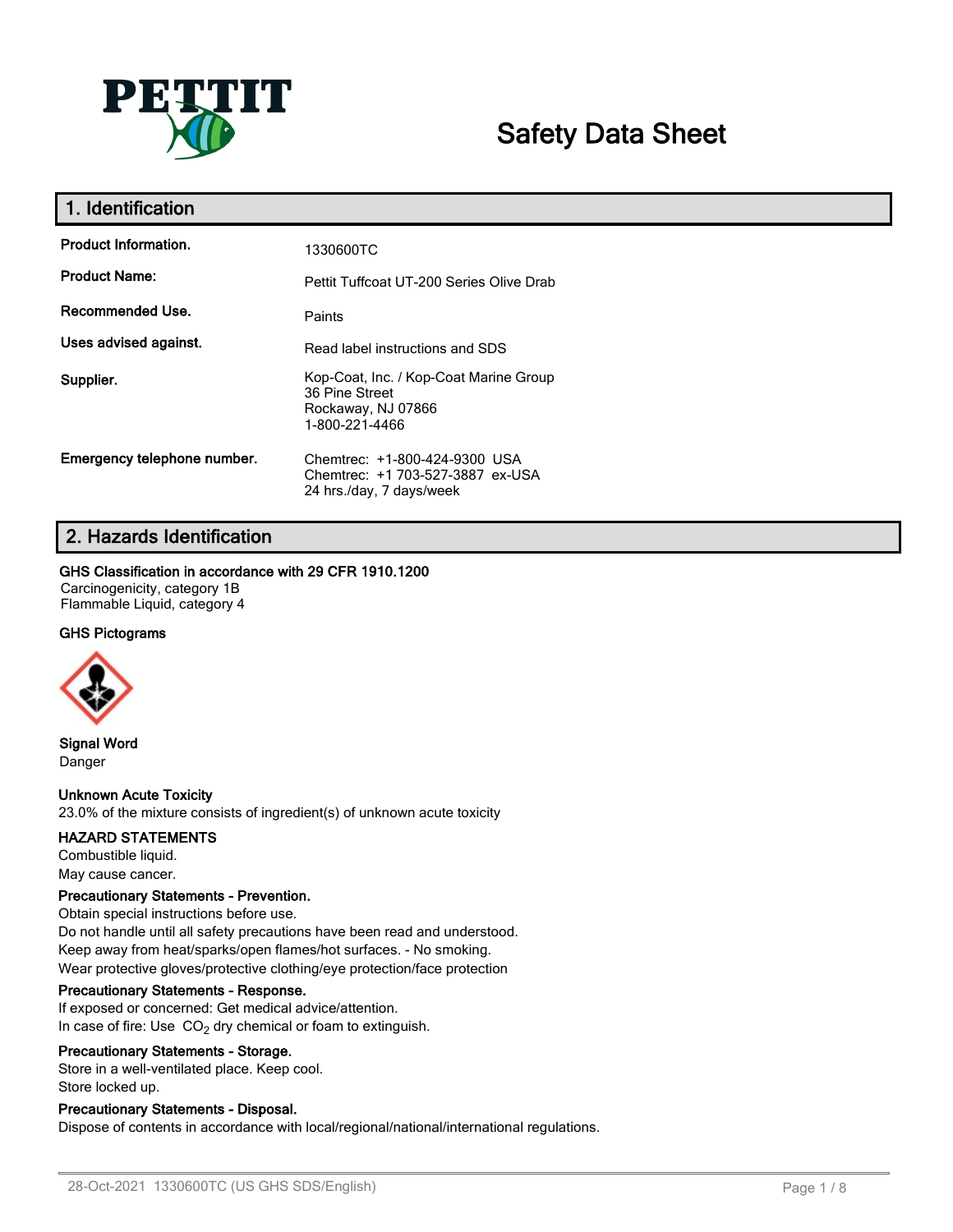# **3. Composition/Information on Ingredients**

| <b>Chemical Name</b>                                 | CAS-No.    | <u>Wt. %</u> |
|------------------------------------------------------|------------|--------------|
| Calcium carbonate (Limestone)                        | 1317-65-3  | $10 - 25$    |
| Hydrotreated aliphatic petroleum distillates         | 64742-52-5 | $2.5 - 10$   |
| Diethylene glycol monoethyl ether                    | 111-90-0   | $2.5 - 10$   |
| Titanium dioxide                                     | 13463-67-7 | $2.5 - 10$   |
| Iron hydroxide oxide yellow (C.I. Pigment yellow 42) | 51274-00-1 | $1.0 - 2.5$  |
| Zinc oxide                                           | 1314-13-2  | $0.1 - 1.0$  |
| Talc                                                 | 14807-96-6 | $0.1 - 1.0$  |
| Triethylamine                                        | 121-44-8   | $0.1 - 1.0$  |
| Carbon black                                         | 1333-86-4  | $0.1 - 1.0$  |
| Ammonium hydroxide                                   | 1336-21-6  | $0.1 - 1.0$  |

The exact percentage (concentration) of composition has been withheld as a trade secret.

# **4. First-aid Measures**

# **Description of first-aid measures.**

#### **General advice.**

Move victim to a safe isolated area. When symptoms persist or in all cases of doubt seek medical advice. Call a poison control center or doctor for treatment advice.

#### **Inhalation.**

Move to fresh air. Apply artificial respiration if victim is not breathing. Call a poison control center or doctor for treatment advice.

#### **Skin contact.**

Wash off immediately with soap and plenty of water. Remove all contaminated clothes and shoes. Remove and wash contaminated clothing before re-use. Call a poison control center or doctor for treatment advice.

#### **Eye contact.**

Immediately flush with plenty of water. After initial flushing, remove any contact lenses and continue flushing for at least 15 minutes. Call a poison control center or doctor for treatment advice.

#### **Ingestion.**

Do not induce vomiting unless directed to do so by a physician or poison control center. Never give anything by mouth to an unconscious person. If swallowed, call a poison control center or doctor immediately.

#### **Symptoms.**

See Section 2 and Section 11, Toxicological effects for description of potential symptoms.

# **Notes to physician.**

Treat symptomatically.

# **5. Fire-fighting Measures**

# **Extinguishing media.**

#### **Suitable extinguishing media.**

Use:. Dry powder. Alcohol-resistant foam. Carbon dioxide (CO<sub>2</sub>). Water may be used to cool and prevent the rupture of containers that are exposed to the heat from a fire.

#### **Extinguishing media which shall not be used for safety reasons.**

Water may be unsuitable for extinguishing fires.

#### **Special hazards arising from the substance or mixture.**

Vapors may travel to areas away from work site before igniting/flashing back to vapor source. Thermal decomposition can lead to release of irritating and toxic gases and vapors. Most vapors are heavier than air. Vapors may spread along ground and collect in low or confined areas (sewers, basements, tanks). Vapors may travel to source of ignition and flash back. Air/vapor mixtures may explode when ignited. Containers may explode when heated.

# **Advice for firefighters.**

Evacuate personnel to safe areas.As in any fire, wear self-contained breathing apparatus pressure-demand, MSHA/NIOSH (approved or equivalent) and full protective gear.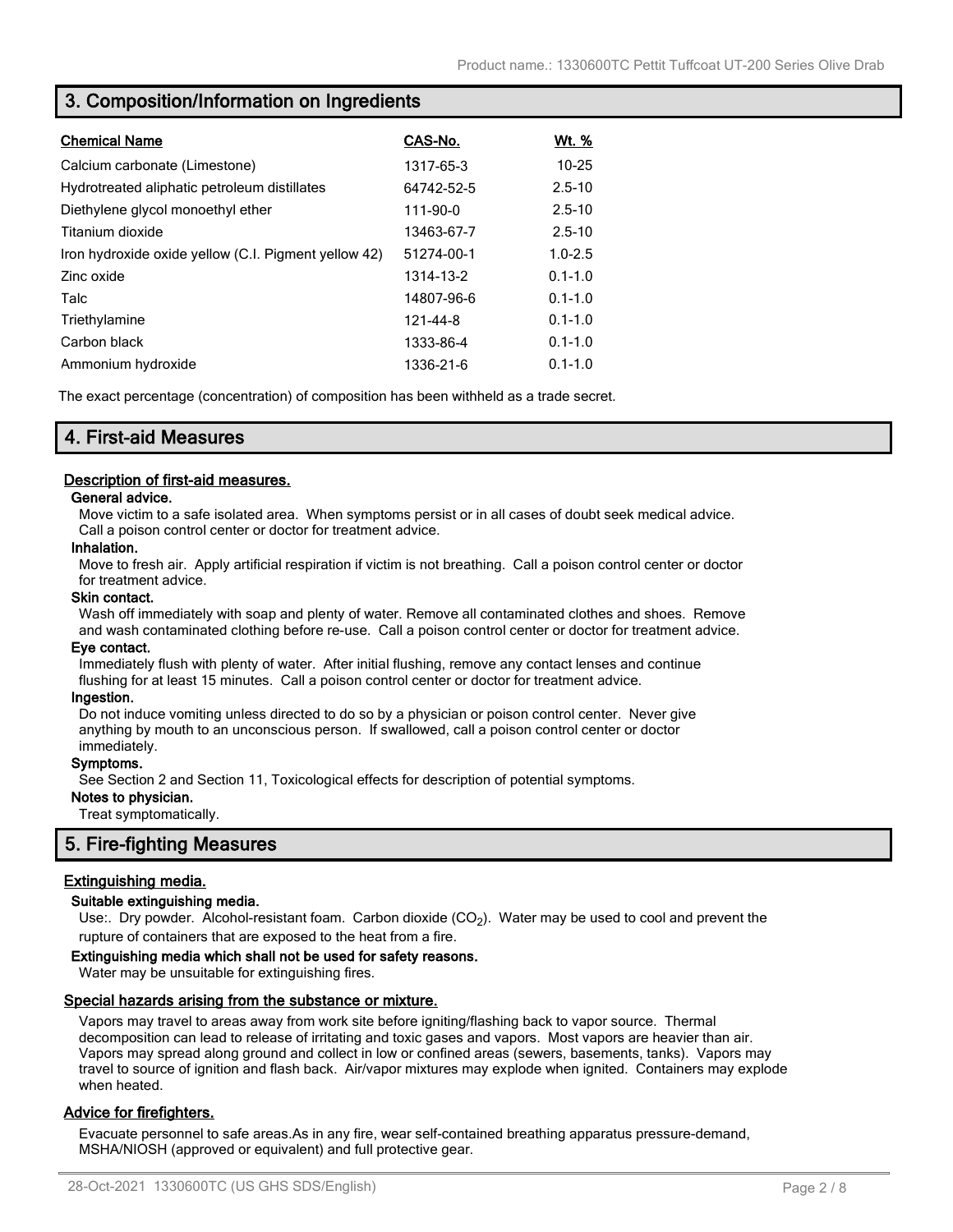# **6. Accidental Release Measures**

#### **Personal precautions, protective equipment and emergency procedures. Personal precautions.**

Avoid contact with skin, eyes and clothing. Ensure adequate ventilation, especially in confined areas. All equipment used when handling the product must be grounded. Eliminate all ignition sources (no smoking, flares, sparks or flames in immediate area). Wear protective gloves/clothing and eye/face protection. Stop all work that requires a naked flame, stop all vehicles, stop all machines and equipment that may cause sparks or flames. Do not breathe vapors or spray mist. Avoid exceeding of the given occupational exposure limits (see section 8). Thoroughly decontaminate all protective equipment after use.

#### **Advice for emergency responders.**

Refer to protective measures listed in sections 7 and 8. Use personal protection recommended in Section 8.

#### **Environmental precautions.**

Prevent further leakage or spillage if safe to do so. Do not allow material to contaminate ground water system. Prevent entry into waterways, sewers, basements or confined areas. See Section 12 for additional Ecological information.

#### **Methods and materials for containment and cleaning up.**

#### **Methods for Containment.**

Absorb with earth, sand or other non-combustible material and transfer to containers for later disposal. Prevent further leakage or spillage if safe to do so. Pick up and transfer to properly labeled containers. Clean contaminated surface thoroughly. Ground and bond containers when transferring material. Take precautionary measures against static discharges. Use personal protective equipment. Remove all sources of ignition.

#### **Methods for cleaning up.**

Prevent further leakage or spillage if safe to do so. Keep away from open flames, hot surfaces and sources of ignition. Keep in suitable and closed containers for disposal. All equipment used when handling the product must be grounded. Keep combustibles (wood, paper, oil, etc) away from spilled material. Ventilate the area. Use personal protective equipment as required. Shut off ignition sources; including electrical equipment and flames. Clean contaminated objects and areas thoroughly while observing environmental regulations. Never return spills in original containers for re-use.

#### **Reference to other sections.**

See section 8 for more information.

# **7. Handling and Storage**

#### **Conditions for safe storage, including any incompatibilities.**

#### **Advice on safe handling.**

Avoid contact with skin, eyes and clothing. Handle in accordance with good industrial hygiene and safety practice. Keep away from open flames, hot surfaces and sources of ignition. Do not pressurize, cut, weld, braze, solder, drill, grind, or expose container to heat, flame, sparks, static electricity, or other sources of ignition. Wash hands before breaks and immediately after handling the product. All equipment used when handling the product must be grounded. Take precautionary measures against static discharges. Do not breathe vapors or spray mist. Use according to package label instructions. Ground and bond containers when transferring material.

#### **Hygiene measures.**

Handle in accordance with good industrial hygiene and safety practice for diagnostics. Do not eat, drink or smoke when using this product. Remove and wash contaminated clothing before re-use. Avoid contact with skin, eyes and clothing. Wash hands before breaks and immediately after handling the product.

#### **Storage Conditions.**

Keep container closed when not in use. Keep in properly labeled containers. Keep containers tightly closed in a dry, cool and well-ventilated place. Store in accordance with local regulations. Keep from freezing. Keep away from food, drink and animal feedingstuffs. Keep away from heat, hot surfaces, sparks, open flames and other ignition sources. No smoking.

# **8. Exposure Controls/Personal Protection**

| Ingredients with Occupational Exposure Limits     |                      |                       |                                     |                         |
|---------------------------------------------------|----------------------|-----------------------|-------------------------------------|-------------------------|
| <b>Chemical Name</b>                              | <b>ACGIH TLV-TWA</b> | <b>ACGIH-TLV STEL</b> | <b>OSHA PEL-TWA</b>                 | <b>OSHA PEL-CEILING</b> |
| Calcium carbonate (Limestone)<br>Titanium dioxide | N.E.<br>10 mg/m $3$  | N.E.<br>N.E.          | 15 mg/m <sup>3</sup><br>15 mg/m $3$ | N.E.<br>N.E.            |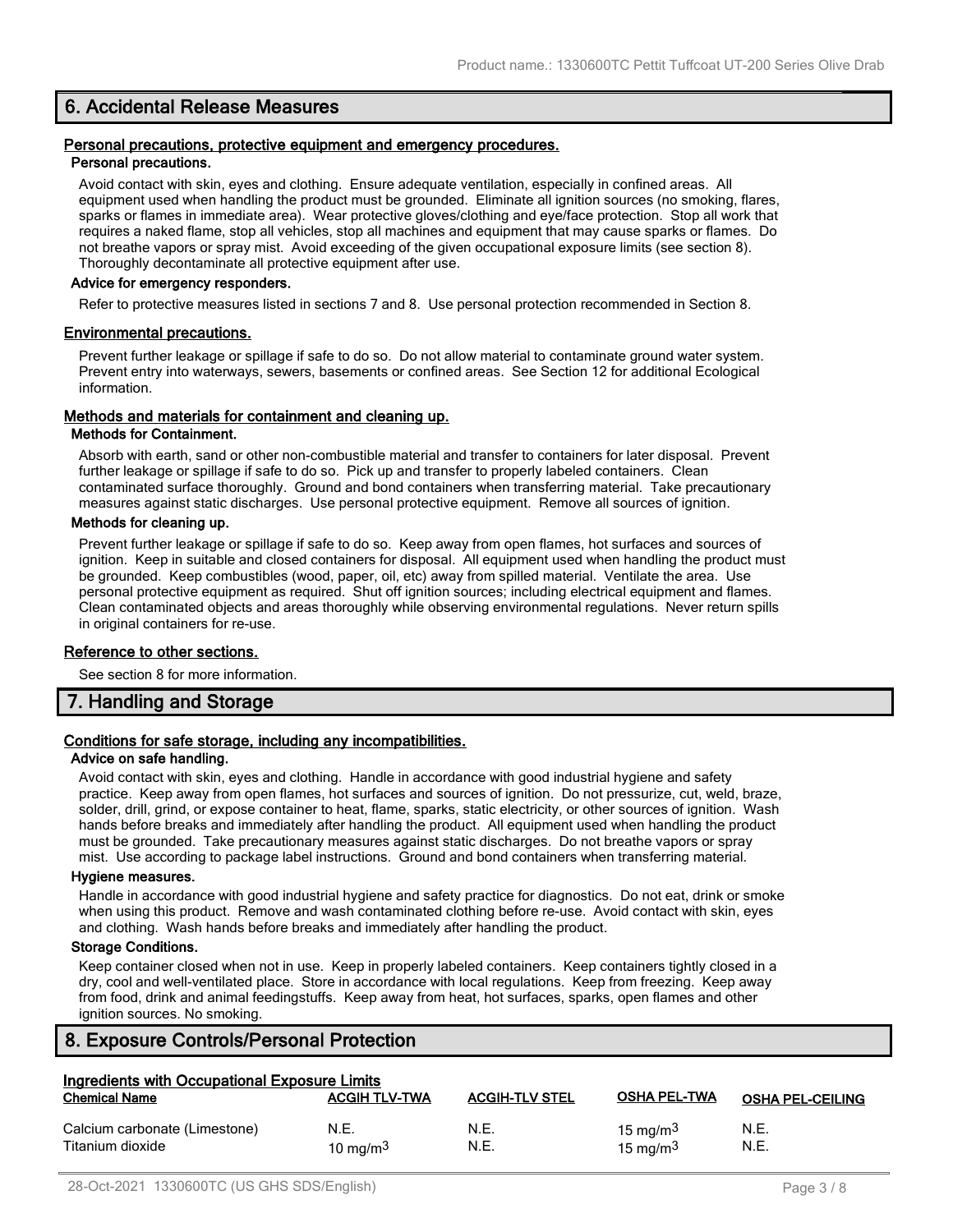Product name.: 1330600TC Pettit Tuffcoat UT-200 Series Olive Drab

| Zinc oxide    | $2 \text{ mg/m}^3$ | 10 mg/m <sup>3</sup> | 5 mg/m <sup>3</sup>   | N.E. |
|---------------|--------------------|----------------------|-----------------------|------|
| Talc          | $2 \text{ mg/m}^3$ | N.E.                 | N.E.                  | N.E. |
| Triethylamine | $0.5$ ppm          | ppm                  | 25 ppm                | N.E. |
| Carbon black  | 3 mg/m $3$         | N.E.                 | 3.5 mg/m <sup>3</sup> | N.E. |

#### **TLV = Threshold Limit Value TWA = Time Weighted Average PEL = Permissible Exposure Limit STEL = Short-Term Exposure Limit N.E. = Not Established**

#### **Engineering Measures.**

Ensure adequate ventilation, especially in confined areas. Apply technical measures to comply with the occupational exposure limits.

#### **Personal protective equipment.**

#### **Eye/Face Protection.**

If splashes are likely to occur, wear:. Face-shield. Safety glasses with side-shields. Tightly fitting safety goggles.

#### **Skin and body protection.**

Use:. Long sleeved clothing. Protective shoes or boots. Solvent-resistant gloves. Solvent-resistant apron and boots. Wear impervious gloves and/or clothing if needed to prevent contact with the material. Gloves must be inspected prior to use. Please observe the instructions regarding permeability and breakthrough time which are provided by the supplier of the gloves. Also take into consideration the specific local conditions under which the product is used, such as the danger of cuts, abrasion. Remove and wash contaminated clothing before re-use.

#### **Respiratory protection.**

In case of inadequate ventilation wear respiratory protection. If exposure limits are exceeded or irritation is experienced, respiratory protection should be worn. Respiratory protection must be provided in accordance with current local regulations.

# **9. Physical and chemical properties.**

#### **Information on basic physical and chemical properties.**

| <b>Physical state</b>                     | Liquid                   |
|-------------------------------------------|--------------------------|
| Appearance                                | No Information           |
| Color                                     | Green                    |
| Odor                                      | No Information           |
| <b>Odor Threshold</b>                     | No Information           |
| рH                                        | No Information           |
| Melting/freezing point., °C (°F)          | No Information           |
| Flash Point., °C (°F)                     | 91 (195.80)              |
| Boiling point/boiling range., °C (°F)     | 100 - 3,000 (212 - 5432) |
| <b>Evaporation rate</b>                   | No Information           |
| <b>Explosive properties.</b>              | No Information           |
| Vapor pressure.                           | No Information           |
| Vapor density.                            | No Information           |
| Specific Gravity. (g/cm <sup>3</sup> )    | 1.214                    |
| Water solubility.                         | No Information           |
| Partition coefficient.                    | No Information           |
| Autoignition temperature., °C             | No Information           |
| Decomposition Temperature °C.             | No Information           |
| Viscosity, kinematic.                     | $>22$ mm $2/s$           |
| Other information.                        |                          |
| Volatile organic compounds (VOC) content. | 53 g/L                   |
| Density, Ib/gal                           | 10.113                   |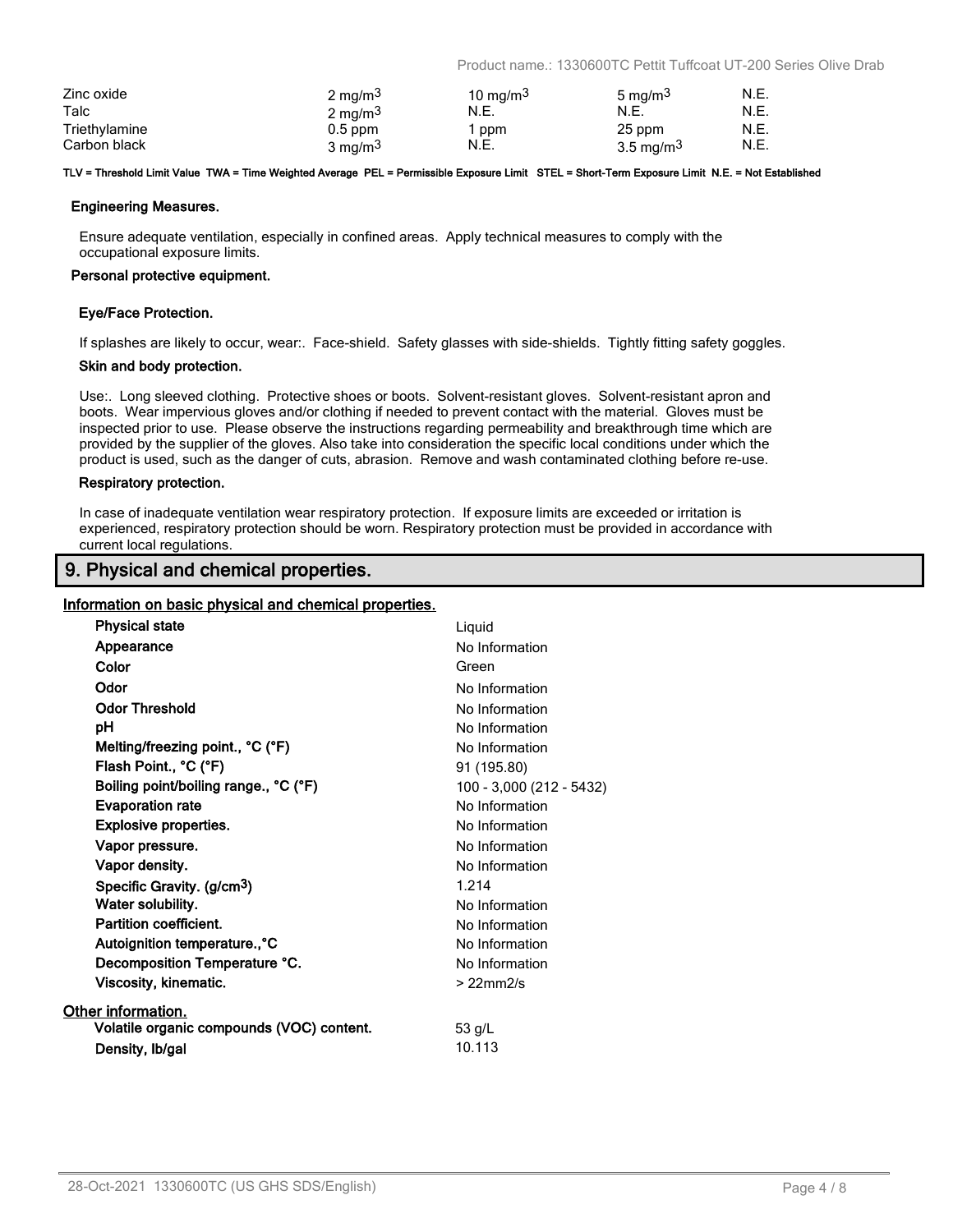# **10. Stability and Reactivity**

#### **Reactivity.**

Stable under normal conditions.

### **Chemical stability.**

Stable under recommended storage conditions.

#### **Possibility of hazardous reactions.**

None known based on information supplied.

#### **Conditions to Avoid.**

Heat (temperatures above flash point), sparks, ignition points, flames, static electricity. Keep away from heat and sources of ignition. Do not freeze.

#### **Incompatible Materials.**

None known based on information supplied.

# **Hazardous Decomposition Products.**

Thermal decomposition can lead to release of irritating gases and vapours. Possible formation of carbon oxides, nitrogen oxides, and hazardous organic compounds.

# **11. Toxicological Information**

#### **Information on toxicological effects.**

**Acute toxicity. Product Information**

# No Information

### **The following values are calculated based on chapter 3.1 of the GHS document.**

| ATEmix (oral)          | 77,120.4 mg/kg |
|------------------------|----------------|
| ATEmix (dermal)        | 77,120.4 mg/kg |
| Component Information. |                |

| CAS-No.    | <b>Chemical Name</b>                         | LD50 Oral        | <b>LD50 Dermal</b> | <b>LC50 Inhalation</b>                 |
|------------|----------------------------------------------|------------------|--------------------|----------------------------------------|
| 64742-52-5 | Hydrotreated aliphatic petroleum distillates | 5000             | 5000               | N.I.                                   |
| 111-90-0   | Diethylene glycol monoethyl ether            | 10502 mg/kg Rat  | N.I.               | N.I.                                   |
| 1314-13-2  | Zinc oxide                                   | >5000 mg/kg Rat  | N.I.               | >5.7 mg/L Rat (Dust)                   |
| 121-44-8   | Triethylamine                                | 460 mg/kg Rat    |                    | 415 mg/kg Rabbit 14.5 mg/L Rat (Vapor) |
| 1333-86-4  | Carbon black                                 | >15400 mg/kg Rat | N.I.               | N.I.                                   |
| 1336-21-6  | Ammonium hydroxide                           | 350 mg/kg Rat    | N.I.               | N.I.                                   |

N.I. = No Information

**Skin corrosion/irritation.**

SKIN IRRITANT.

# **Eye damage/irritation.**

No Information

# **Respiratory or skin sensitization.**

No Information

#### **Ingestion.**

May be harmful if swallowed.

#### **Germ cell mutagenicity.**

No Information

#### **Carcinogenicity.**

No Information

| CAS-No.    | <b>Chemical Name</b> | <b>IARC</b>   | <b>NTP</b>               | OSHA |
|------------|----------------------|---------------|--------------------------|------|
| 13463-67-7 | Titanium dioxide     | IARC Group 2B | $\overline{\phantom{a}}$ | -    |
| 14807-96-6 | Talc                 | IARC Group 3  | $\overline{\phantom{0}}$ | -    |
| 1333-86-4  | Carbon black         | IARC Group 2B | $\overline{\phantom{0}}$ | -    |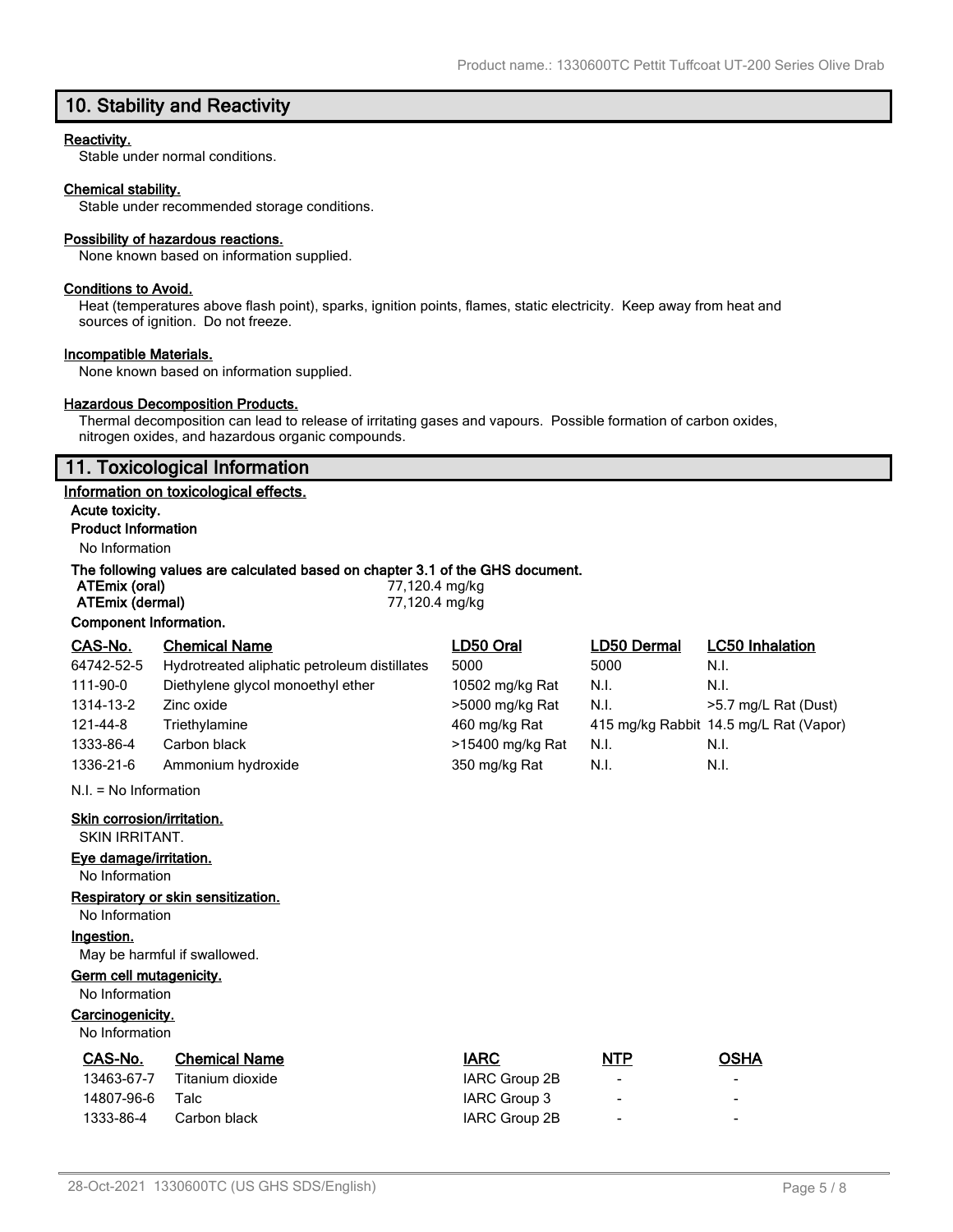# **Reproductive toxicity.**

No Information

#### **Specific target organ systemic toxicity (single exposure).**

No Information

#### **Specific target organ systemic toxicity (repeated exposure).**

May cause damage to organs through prolonged or repeated exposure.

#### **Aspiration hazard.**

No Information

# **Primary Route(s) of Entry**

No Information

# **12. Ecological Information**

#### **Toxicity.**

17.23% of the mixture consists of ingredient(s) of unknown aquatic toxicity

# **Ecotoxicity effects.**

| Chemical Name                                                 | <b>Toxicity to algae</b> | <b>Toxicity to fish</b>                                                                                                                                                                                           | Toxicity to daphnia and other<br>aquatic invertebrates                  |
|---------------------------------------------------------------|--------------------------|-------------------------------------------------------------------------------------------------------------------------------------------------------------------------------------------------------------------|-------------------------------------------------------------------------|
| Hydrotreated aliphatic petroleum<br>distillates<br>64742-52-5 |                          | LC50 96 h Oncorhynchus mykiss<br>>5000 mg/L                                                                                                                                                                       | EC50 48 h Daphnia magna<br>>1000 mg/L                                   |
| Diethylene glycol monoethyl<br>ether<br>111-90-0              |                          | LC50 96 h Lepomis macrochirus<br>10000 mg/L, LC50 96 h Lepomis<br>macrochirus 19100 - 23900 mg/<br>L, LC50 96 h Oncorhynchus<br>mykiss 11400 - 15700 mg/L,<br>LC50 96 h Pimephales promelas<br>11600 - 16700 mg/L | EC50 48 h Daphnia magna 3940<br>$-4670$ mg/L                            |
| Zinc oxide<br>1314-13-2                                       |                          | LC50 96 h Danio rerio 1.55 mg/L                                                                                                                                                                                   |                                                                         |
| Talc<br>14807-96-6                                            |                          | LC50 96 h Brachydanio rerio<br>$>100$ g/L                                                                                                                                                                         |                                                                         |
| Triethylamine<br>121-44-8                                     |                          | LC50 96 h Pimephales promelas<br>43.7 mg/L                                                                                                                                                                        | EC50 48 h Daphnia magna 200<br>mg/L                                     |
| Ammonium hydroxide<br>1336-21-6                               |                          | LC50 96 h Pimephales promelas<br>$8.2 \text{ ma/L}$                                                                                                                                                               | EC50 48 h water flea 0.66 mg/L,<br>EC50 48 h Daphnia pulex 0.66<br>mg/L |

# **Persistence and degradability.**

No data are available on the product itself.

#### **Bioaccumulative potential.**

Discharge into the environment must be avoided.

| CAS-No.           | <b>Chemical Name</b>              | log POW |
|-------------------|-----------------------------------|---------|
| 111-90-0          | Diethylene glycol monoethyl ether | $-0.8$  |
| 121-44-8          | Triethylamine                     | 1.45    |
| Mobility in soil. |                                   |         |

# No information

#### **Other adverse effects.**

No information

# **13. Disposal Considerations**

# **Waste Disposal Guidance.**

Disposal should be in accordance with applicable regional, national and local laws and regulations.

Empty containers should be taken to an approved waste handling site for recycling or disposal.

# **14. Transport Information**

# **DOT**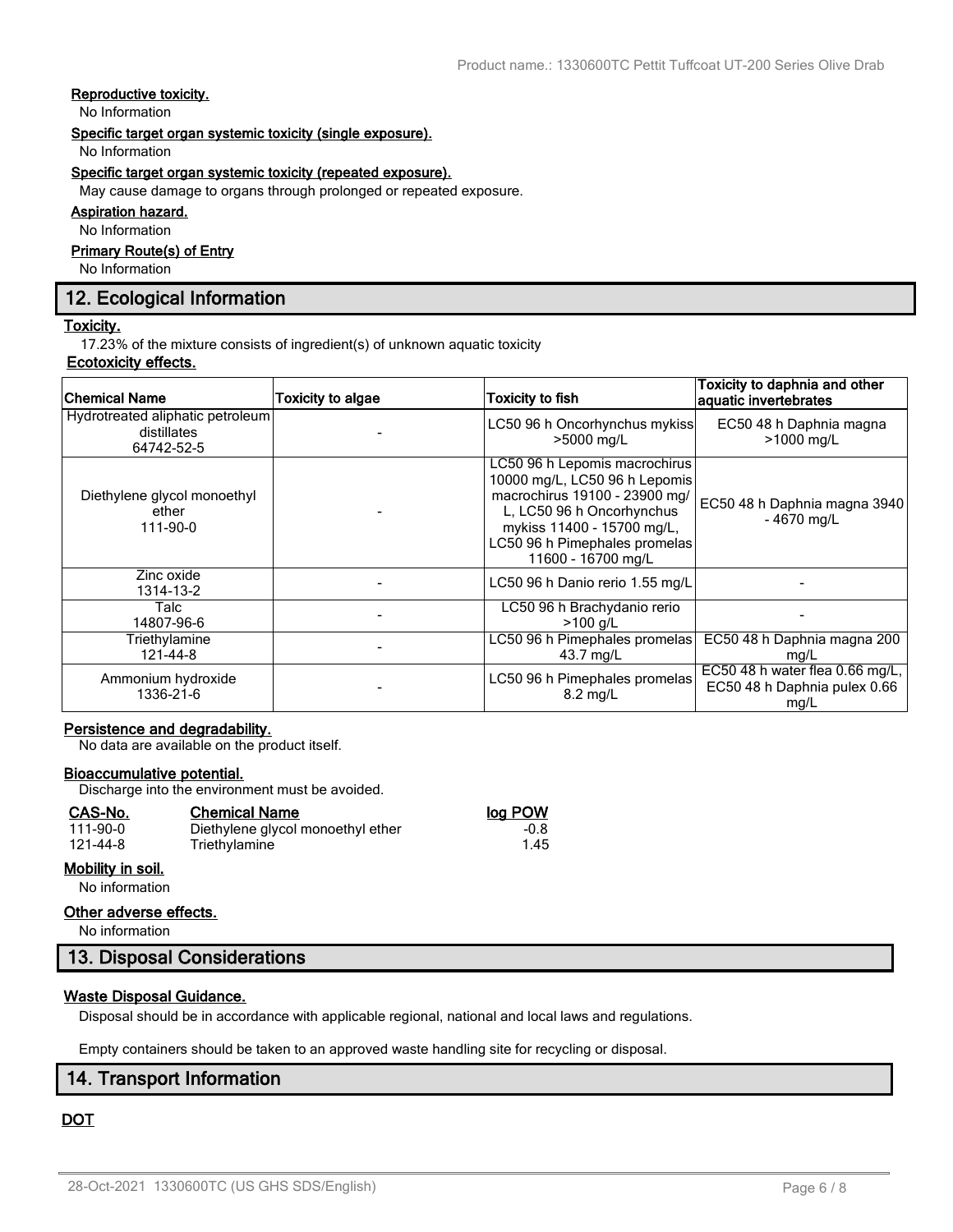| <b>Shipping Name:</b>          | Combustible Liquid, n.o.s.                                                                |
|--------------------------------|-------------------------------------------------------------------------------------------|
| <b>Hazard Class:</b>           | Comb lig.                                                                                 |
| UN/NA Number:                  | NA1993                                                                                    |
| <b>Packing Group:</b>          | Ш                                                                                         |
| <b>Additional Information:</b> | LTD QTY: This product may be reclassified as "limited quantity" per 49 CFR 173.150 (b)(3) |
| IMDG                           | No Information                                                                            |
| <b>Additional Information:</b> | Not regulated                                                                             |
| <b>IATA</b>                    | No Information                                                                            |
| <b>Additional Information:</b> | Not regulated                                                                             |

# **15. Regulatory Information**

# **International Inventories:**

| <b>TSCA</b>          | Complies                                                                                          |
|----------------------|---------------------------------------------------------------------------------------------------|
| <b>DSL</b>           |                                                                                                   |
| <b>DSL/NDSL</b>      |                                                                                                   |
| <b>EINECS/ELINCS</b> |                                                                                                   |
| <b>ENCS</b>          |                                                                                                   |
| <b>IECSC</b>         |                                                                                                   |
| <b>KECI</b>          |                                                                                                   |
| <b>PICCS</b>         |                                                                                                   |
| <b>AICS</b>          |                                                                                                   |
| <b>NZIOC</b>         |                                                                                                   |
| <b>TCSI</b>          |                                                                                                   |
| <b>TSCA</b>          | United States Toxic Substances Control Act Section 8(b) Inventory.                                |
| <b>DSL</b>           | Canadian Domestic Substances List.                                                                |
| <b>DSL/NDSL</b>      | Canadian Domestic Substances List/Canadian Non-Domestic Substances List                           |
| <b>EINECS/ELINCS</b> | European Inventory of Existing Chemical Substances/European List of Notified Chemical Substances. |
| <b>ENCS</b>          | Japan Existing and New Chemical Substances.                                                       |
| <b>IECSC</b>         | China Inventory of Existing Chemical Substances.                                                  |
| <b>KECL</b>          | Korean Existing and Evaluated Chemical Substances.                                                |
| <b>PICCS</b>         | Philippines Inventory of Chemicals and Chemical Substances.                                       |
| <b>AICS</b>          | Australian Inventory of Chemical Substances.                                                      |
| <b>NZIoC</b>         | New Zealand Inventory of Chemicals.                                                               |
| <b>TCSI</b>          | Taiwan Chemical Substance Inventory                                                               |

# **U.S. Federal Regulations:**

# **SARA SECTION 313:**

This product does not contain any chemicals that are subject to the reporting requirements of SARA 313. **TOXIC SUBSTANCES CONTROL ACT 12(b):**

This product does not contain any chemicals that are subject to the reporting requirements of TSCA 12(b).

# **CALIFORNIA PROPOSITION 65 CARCINOGENS**



Warning: The following ingredients present in the product are known to the state of California to cause Cancer:.

**Chemical Name CAS-No.** Titanium dioxide 13463-67-7<br>Carbon black 1333-86-4 Carbon black